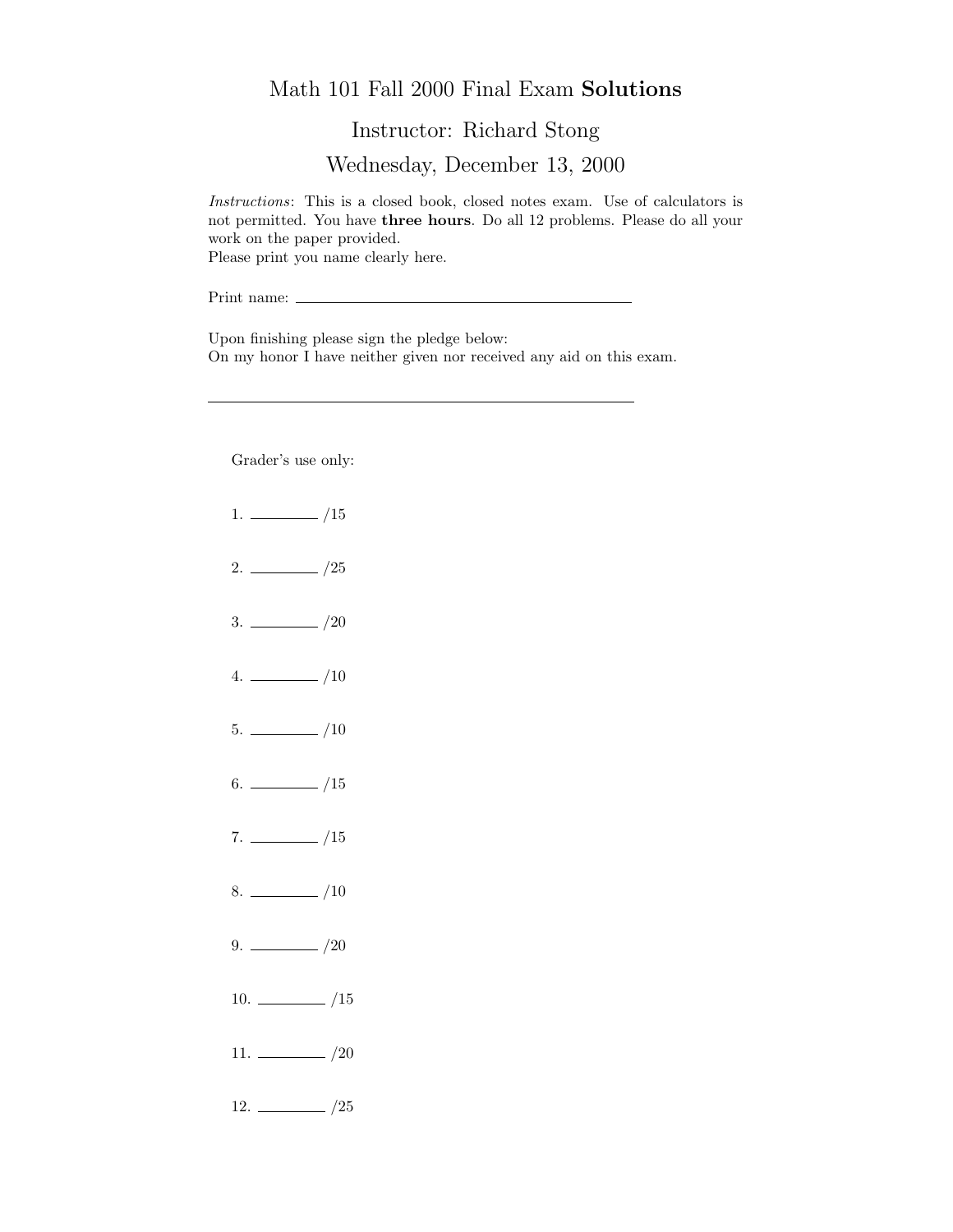1. [15 points] Find the following limits, if they exist.

(a) 
$$
\lim_{x \to -1} \frac{x^2 - x - 2}{x^3 + 1}
$$

This limit is indeterminate of type  $0/0$  so L'Hôpital gives

$$
\lim_{x \to -1} \frac{x^2 - x - 2}{x^3 + 1} = \lim_{x \to -1} \frac{2x - 1}{3x^2} = \frac{-3}{3} = -1.
$$

(b) 
$$
\lim_{x \to 0} \frac{1 - \cos 3x}{x \sin x}
$$

This limit is indeterminate of type  $0/0$ , so L'Hôpital (twice) gives

$$
\lim_{x \to 0} \frac{1 - \cos 3x}{x \sin x} = \lim_{x \to 0} \frac{3 \sin 3x}{\sin x + x \cos x} = \lim_{x \to 0} \frac{9 \cos 3x}{2 \cos x - x \sin x} = \frac{9}{2}.
$$

(c)  $\lim_{x \to 0} (1 + 2x)^{3/x}$ 

This limit is indeterminate of type  $1^{\infty}$  so rearranging and applying L'Hôpital gives

$$
\lim_{x \to 0} (1 + 2x)^{3/x} = \lim_{x \to 0} \exp\left(\frac{3\ln(1 + 2x)}{x}\right) = \exp\left(\lim_{x \to 0} \frac{3\ln(1 + 2x)}{x}\right)
$$

$$
= \exp\left(\lim_{x \to 0} \frac{3\frac{2}{1 + 2x}}{1}\right) = \exp\left(\frac{3\frac{2}{1}}{1}\right) = \exp(6) = e^6.
$$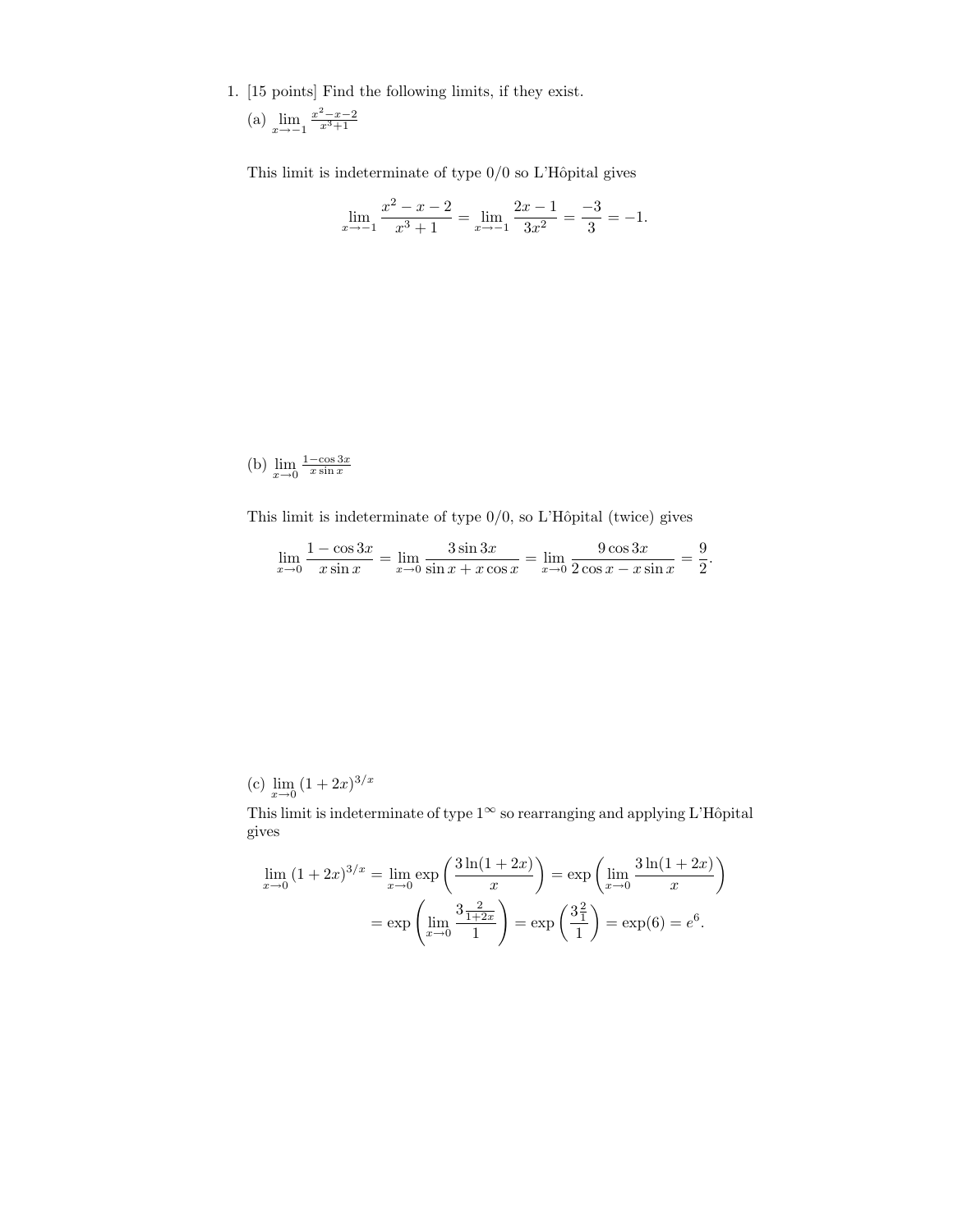2. [25 points] Find the derivatives of the following functions. (a)  $g(t) = t^2 \sec t$ 

$$
g'(t) = 2t \sec t + t^2 \sec t \tan t.
$$

(b) 
$$
k(t) = \frac{e^t}{\ln t}
$$

$$
k'(t) = \frac{\ln t \frac{d(e^t)}{dt} - e^t \frac{d(\ln t)}{dt}}{(\ln t)^2} = \frac{e^t \ln t - \frac{e^t}{t}}{(\ln t)^2} = \frac{e^t (t \ln t - 1)}{t (\ln t)^2}.
$$

(c) 
$$
H(w) = \sqrt{\sin(2w)}
$$

$$
H'(w) = \frac{1}{2\sqrt{\sin(2w)}} \frac{d(\sin(2w))}{dw} = \frac{2\cos(2w)}{2\sqrt{\sin(2w)}} = \frac{\cos(2w)}{\sqrt{\sin(2w)}}.
$$

(d) 
$$
h(x) = \arcsin(2x - 1)
$$

$$
h'(x) = \frac{1}{\sqrt{1 - (2x - 1)^2}} \frac{d(2x - 1)}{dx} = \frac{2}{\sqrt{1 - (2x - 1)^2}} = \frac{1}{\sqrt{x - x^2}}.
$$

(e) 
$$
f(x) = \frac{(x-1)^{3/2}(x+2)}{(2x+1)\sqrt{x^2-1}}
$$

Note that

$$
f(x) = \exp\left(\frac{3}{2}\ln(x-1) + \ln(x+2) - \ln(2x+1) - \frac{1}{2}\ln(x^2-1)\right).
$$

Since  $\frac{d(e^u)}{dx} = e^u \frac{du}{dx}$  we have

$$
f'(x) = f(x)\frac{d}{dx}\left(\frac{3}{2}\ln(x-1) + \ln(x+2) - \ln(2x+1) - \frac{1}{2}\ln(x^2-1)\right)
$$
  
=  $f(x)\left(\frac{3}{2(x-1)} + \frac{1}{x+2} - \frac{2}{2x+1} - \frac{x}{x^2-1}\right)$   
=  $\frac{(x-1)^{3/2}(x+2)}{(2x+1)\sqrt{x^2-1}}\left(\frac{3}{2(x-1)} + \frac{1}{x+2} - \frac{2}{2x+1} - \frac{x}{x^2-1}\right).$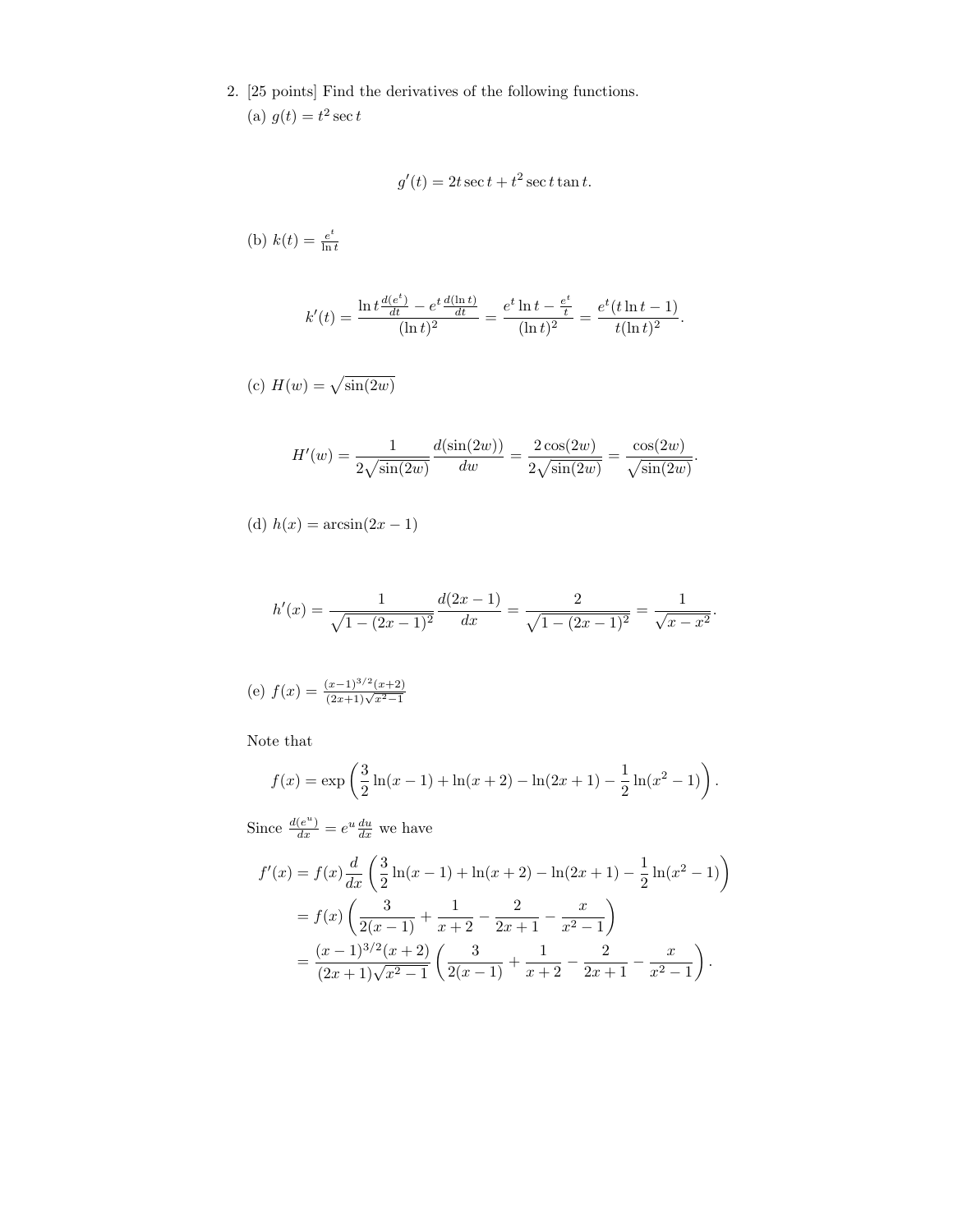3. [20 points] Evaluate the following intergals. √  $\overline{2}$ 

$$
(a) \int (1 - 2\sqrt{x})^2 dx
$$

$$
\int \left(1 - 2\sqrt{x}\right)^2 dx = \int \left(1 - 4\sqrt{x} + 4x\right) dx = x - \frac{8}{3}x^{3/2} + 2x^2 + C.
$$

(b)  $\int e^t \cos(3e^t) dt$ 

Substituting  $u = 3e^t$ ,  $du = 3e^t dt$  gives

$$
\int e^t \cos(3e^t) dt = \frac{1}{3} \int \cos(u) du = \frac{1}{3} \sin(u) + C = \frac{1}{3} \sin(3e^t) + C.
$$

(c) 
$$
\int \frac{\tan(\sqrt{x})}{\sqrt{x}} dx
$$

Substituting  $u = \sqrt{x}$  (or  $x = u^2$ ) gives  $du = \frac{dx}{2\sqrt{x}}$  and

$$
\int \frac{\tan(\sqrt{x})}{\sqrt{x}} dx = 2 \int \tan u du = -2 \ln |\cos u| + C = -2 \ln |\cos(\sqrt{x})| + C.
$$

(d)  $\int \frac{x^2}{1+x^6} dx$ 

Substituting  $u = x^3$ ,  $du = 3x^2 dx$  gives

$$
\int \frac{x^2}{1+x^6} dx = \frac{1}{3} \int \frac{du}{1+u^2} = \frac{1}{3} \arctan(u) + C = \frac{1}{3} \arctan(x^3) + C.
$$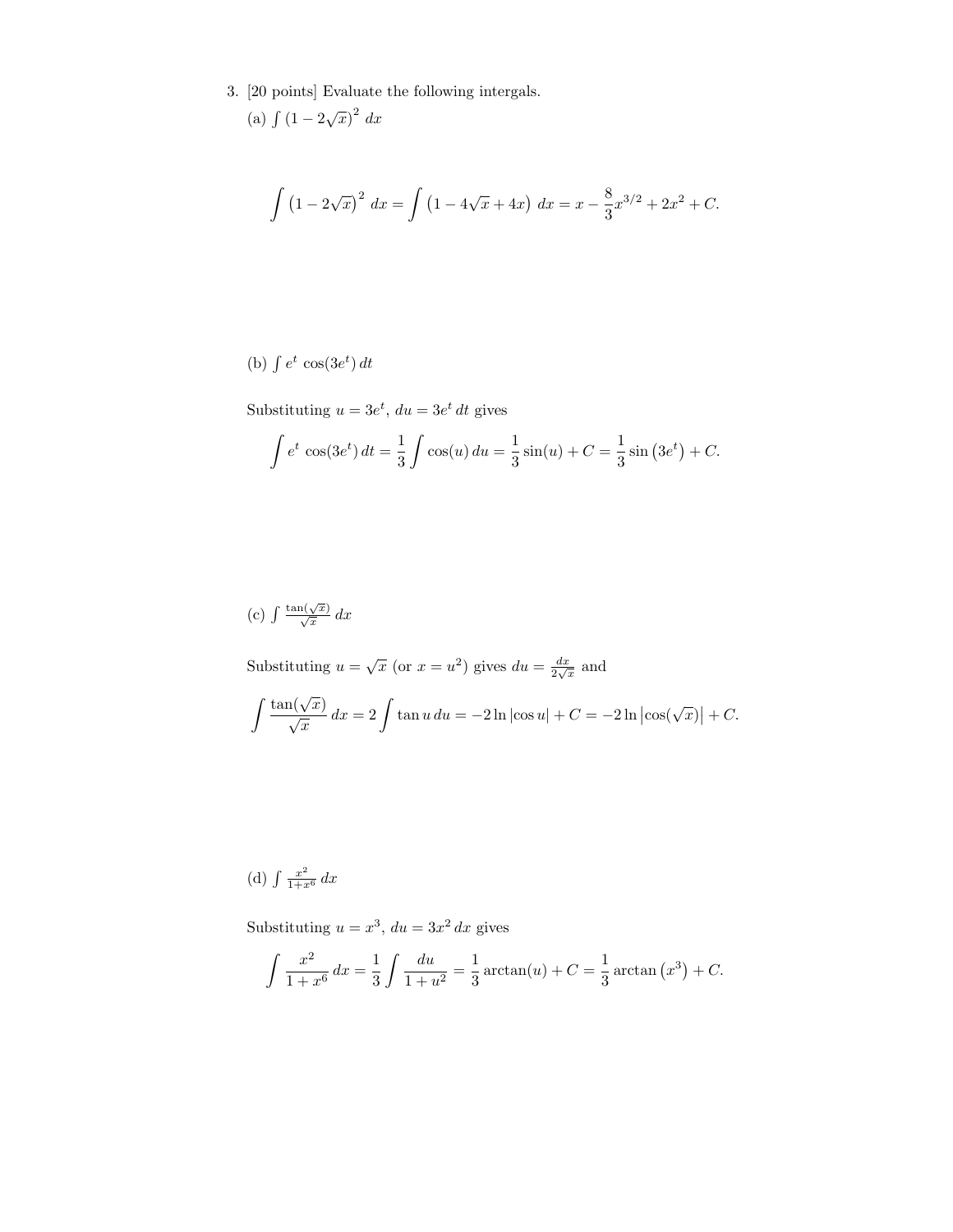4. [10 points] Find the equation of the tangent line to the curve  $y = \sqrt{4x+1}$ at the point  $(2, 3)$ .

Since

$$
\frac{d}{dx}\sqrt{4x+1} = \frac{4}{2\sqrt{4x+1}} = \frac{2}{\sqrt{4x+1}},
$$

the slope of the tangent line is

$$
m = \frac{d}{dx}\sqrt{4x+1}\Big|_{x=2} = \frac{2}{\sqrt{9}} = \frac{2}{3}.
$$

Since the line goes through  $(2,3)$  it is  $(y-3) = \frac{2}{3}(x-2)$  or  $y = \frac{2}{3}x + \frac{5}{3}$ .

5. [10 points] Solve the following initial value problem

$$
\frac{dy}{dx} = 4\sin(2x); \ y(0) = 4.
$$

One antiderivative of  $y'(x) = 4\sin(2x)$  is  $-2\cos(2x)$ , hence

$$
y(x) = C - 2\cos(2x)
$$

for some constant C. Plugging in  $x = 0$  gives  $4 = C - 2$  or  $C = 6$ . Hence

$$
y(x) = 6 - 2\cos(2x).
$$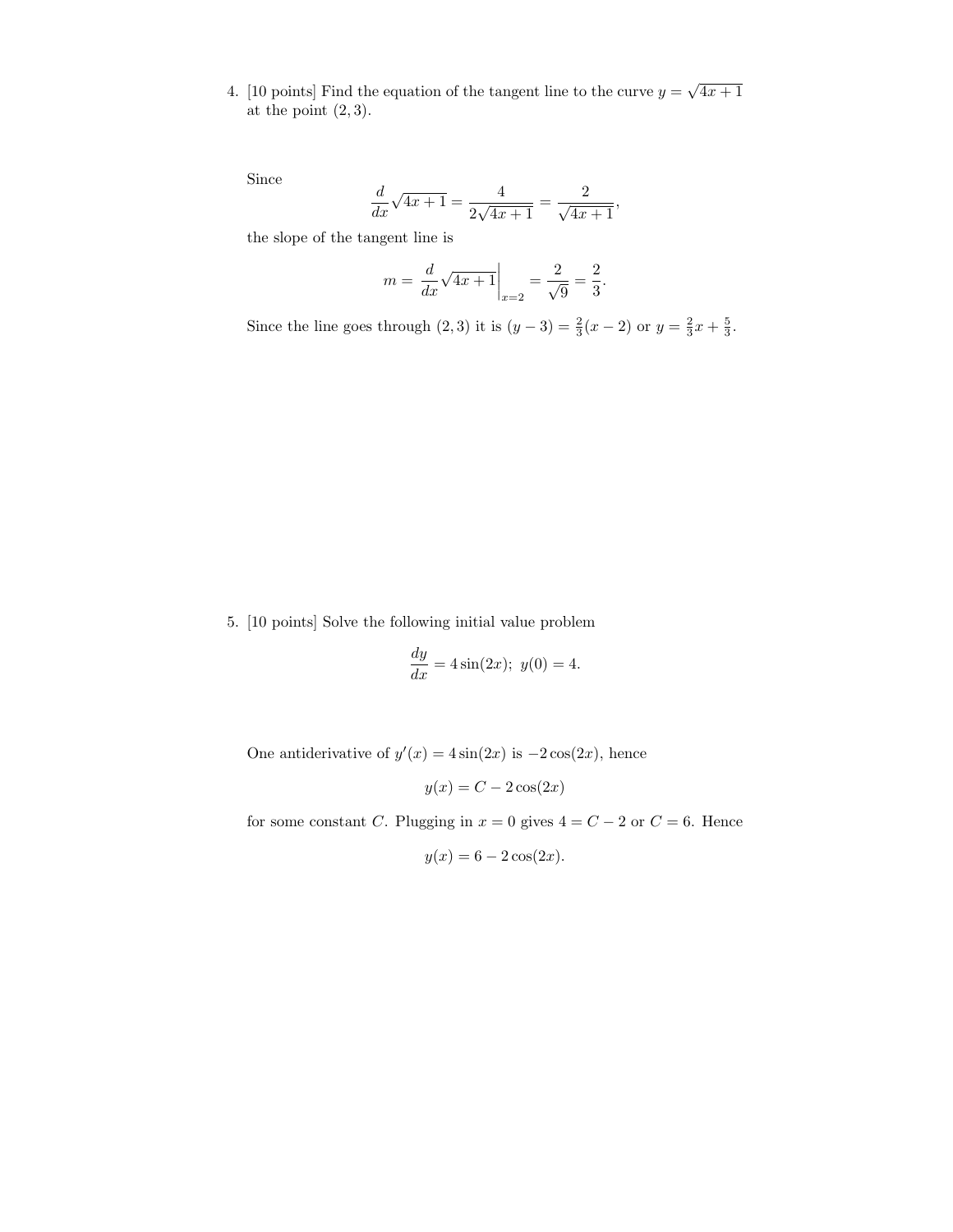6. [15 points] Find the area of the region in the plane bounded by the curves  $y = x(x-3)^2$  and  $y = x$ . (Be careful, there are two pieces to this region.)

The two curves intersect when  $x = x(x-3)^2$  or  $0 = x^3 - 6x^2 + 8x =$  $x(x-2)(x-4)$ , hence at  $x=0, 2,$  or 4. Since there are three intersection points there will be two regions. At  $x = 1$ , the cubic is  $y = 4$  and the line is  $y = 1$ , hence the cubic is higher between  $x = 0$  and  $x = 2$ . At  $x = 3$ , the cubic is  $y = 0$  and the line is  $y = 3$ . Hence the line is higher between  $x = 2$  and  $x = 4$ . Thus the total area is

$$
A = \int_0^2 (x(x-3)^2 - x) \, dx + \int_2^4 (x - x(x-3)^2) \, dx.
$$

Multiplying out and integrating gives

$$
A = \int_0^2 (x^3 - 6x^2 + 8x) dx + \int_2^4 (-x^3 + 6x^2 - 8x) dx
$$
  
=  $\left(\frac{1}{4}x^4 - 2x^3 + 4x^2\right)\Big|_{x=0}^2 + \left(-\frac{1}{4}x^4 + 2x^3 - 4x^2\right)\Big|_{x=2}^4$   
=  $(4 - 16 + 16) - 0 + (-64 + 128 - 64) - (-4 + 16 - 16) = 8.$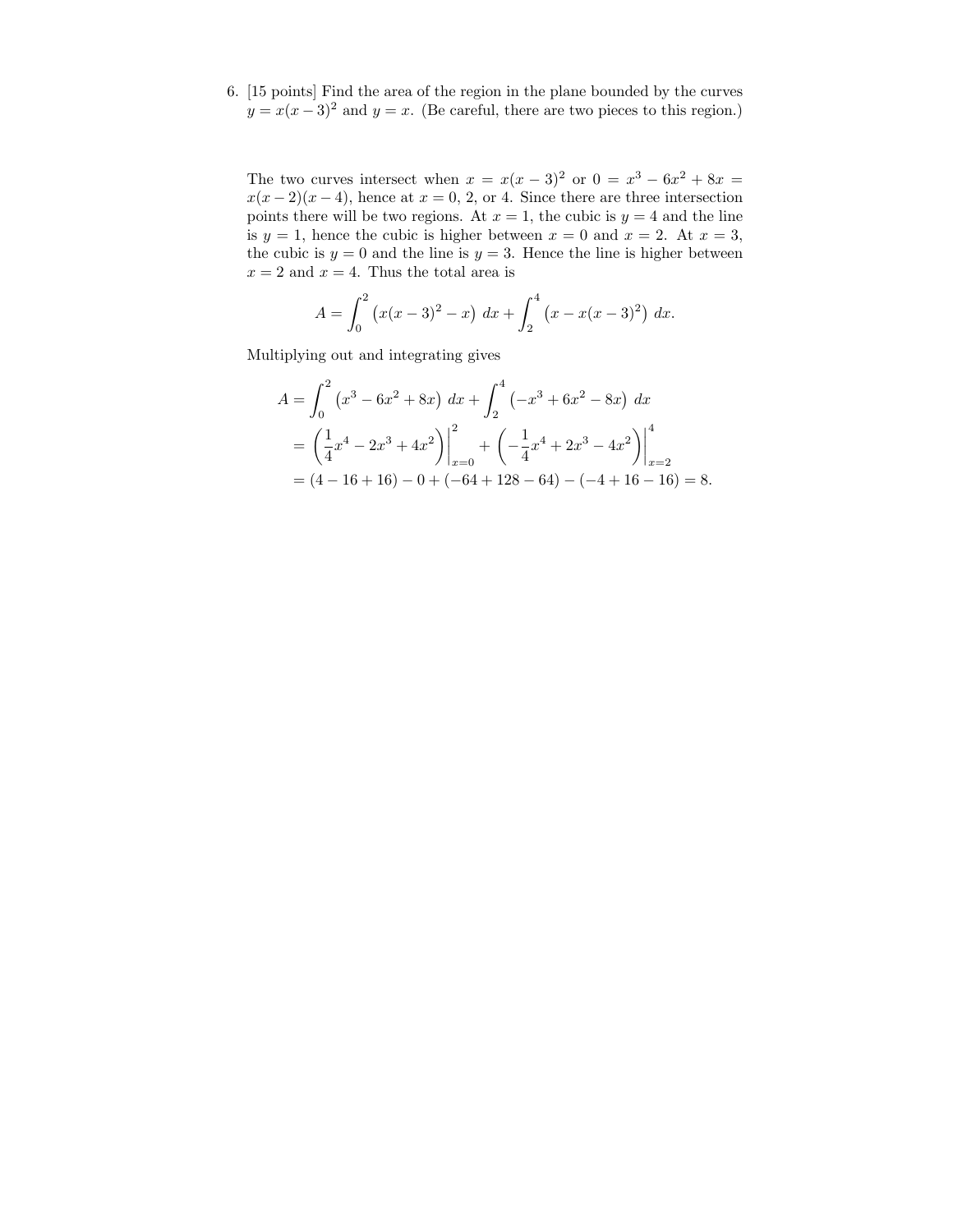7. [15 points] Find the length of the curve  $y = x^{3/2} - \frac{1}{3}x^{1/2}$  from  $x = 1$  to  $x=4.$ 

$$
f'(x) = \frac{3}{2}x^{1/2} - \frac{1}{6}x^{-1/2}
$$

hence

$$
(f'(x))^{2} = \frac{9}{4}x - \frac{1}{2} + \frac{1}{36x}.
$$

Thus

$$
1 + (f'(x))^{2} = \frac{9}{4}x + \frac{1}{2} + \frac{1}{36x} = \left(\frac{3}{2}x^{1/2} + \frac{1}{6}x^{-1/2}\right)^{2}.
$$

Hence

$$
L = \int_{1}^{4} \left( \frac{3}{2} x^{1/2} + \frac{1}{6} x^{-1/2} \right) dx = \left( x^{3/2} + \frac{1}{3} x^{1/2} \right) \Big|_{1}^{4}
$$
  
=  $\left( 8 + \frac{2}{3} \right) - \left( 1 + \frac{1}{3} \right) = \frac{22}{3}.$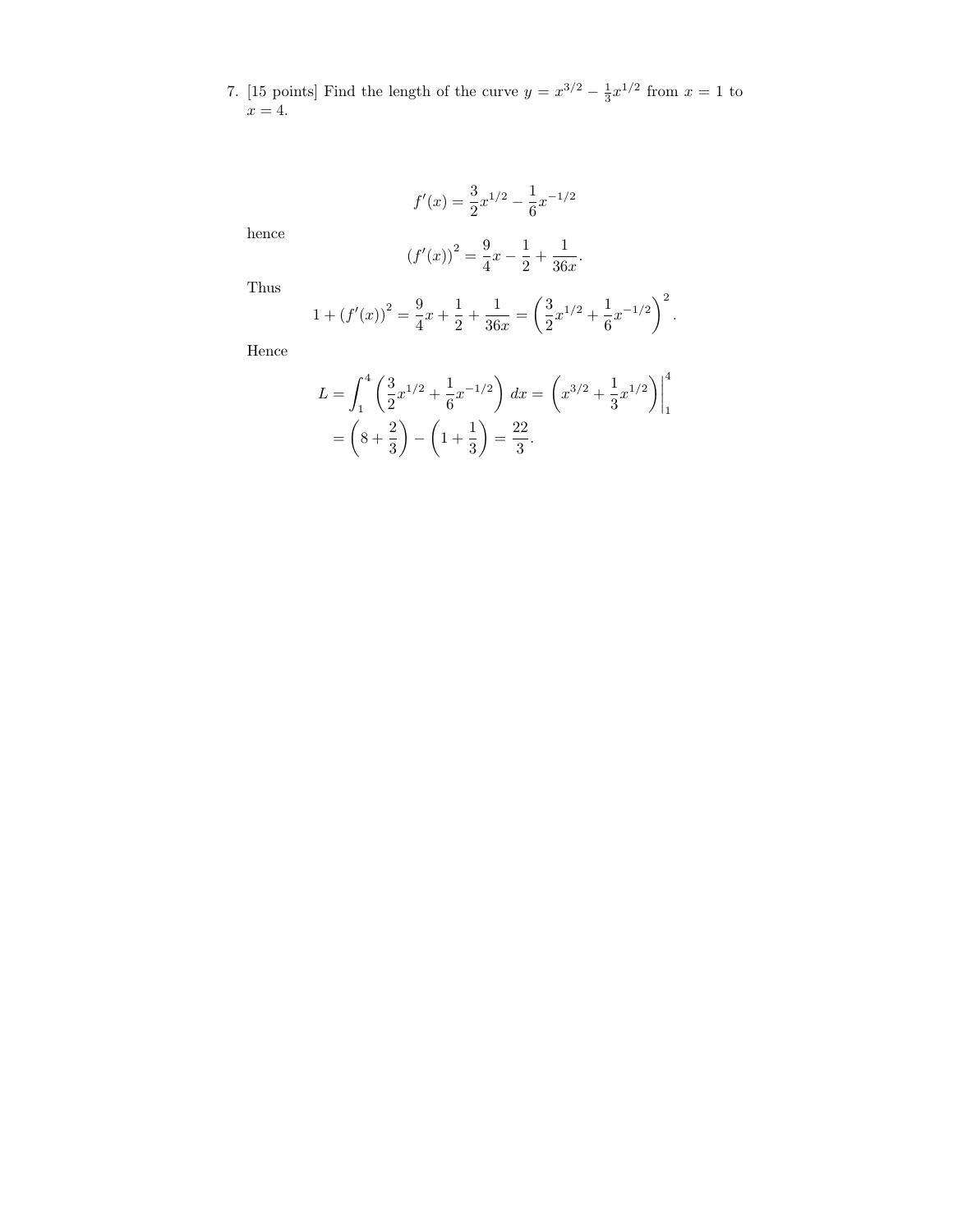8. [10 points] Let S be the surface that results from revolving the curve  $x = \tan y$  from  $y = 0$  to  $y = \pi/3$  about the x-axis. Express the surface area of S as a definite integral, but do not attempt to evaluate the integral.

Let  $x = g(y) = \tan y$ . Then

$$
g'(y) = \sec^2 y
$$
, and  $1 + (g'(y))^2 = 1 + \sec^4 y$ .

Since the curve is revolved about the  $x$ -axis, the radius will be  $y$ . Hence

$$
S = \int_0^{\pi/3} 2\pi y \sqrt{1 + \sec^4 y} \, dy.
$$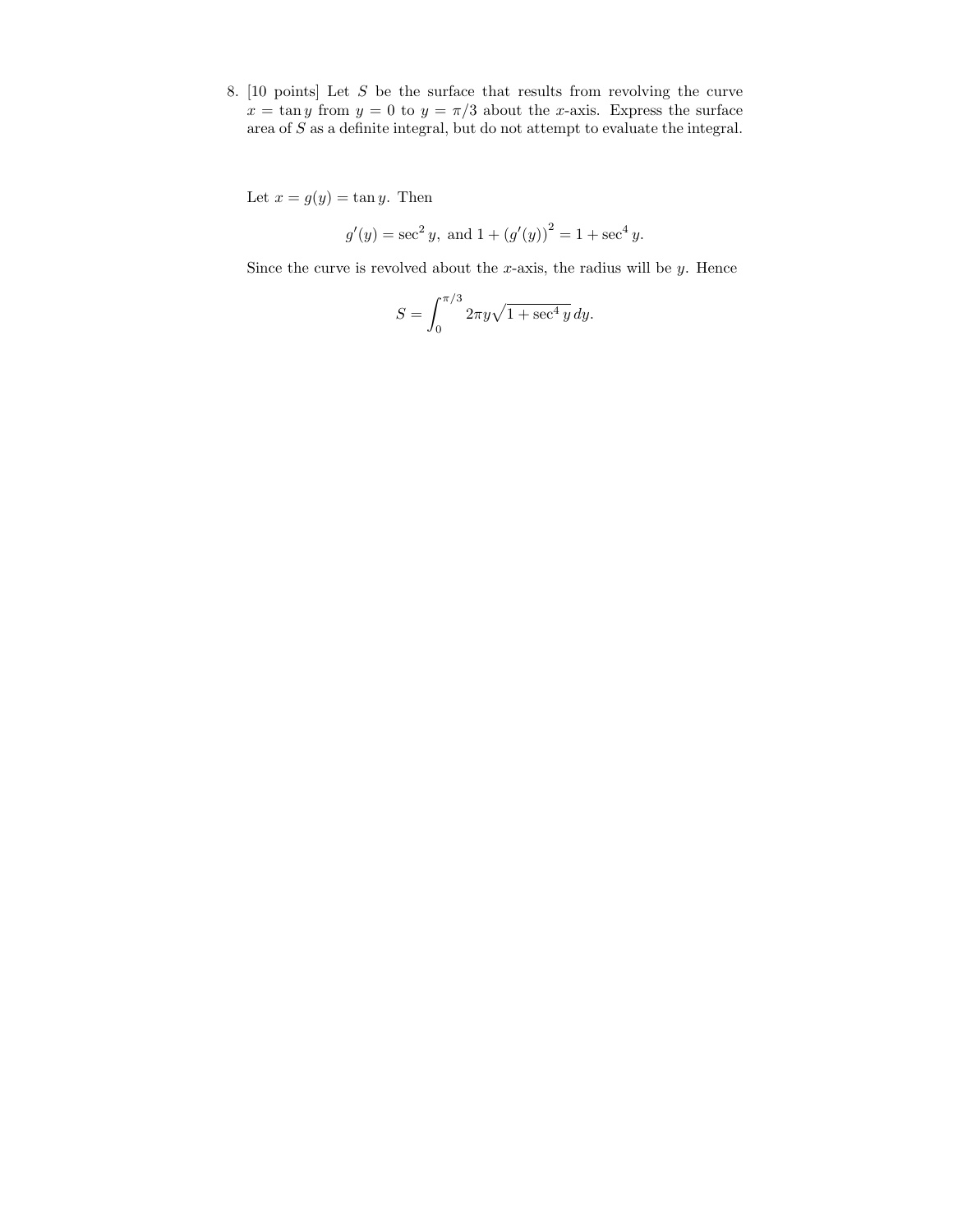9. [20 points] Let R be the region in the plane bounded by the curve  $y =$  $\sqrt[3]{1+x}$ , the line  $x = 7$ , and the line  $y = 1$ . Let S be the solid that results from revolving  $R$  about the  $x$ -axis. Express the volume of  $S$  as an integral in TWO ways, using the method of disks/washers and using the method of shells, and evaluate ONE of the two integrals (your choice).

Since the region is revolved about the  $x$ -axis, to use the method of washers we will need to do an integral with respect to  $x$ . The lowest  $x$  value is we will need to do an integral with respect to x. The lowest x value is  $x = 0$  when the curves  $y = \sqrt[3]{1 + x}$  and  $y = 1$  meet. The highest x value is  $x = 7$ , at the vertical line. For  $0 \le x \le 7$ , the region is below value is  $x = t$ , at the vertical line. For  $0 \le x \le t$ , the region is  $y = \sqrt[3]{1 + x} = f(x)$  and above  $y = 1 = g(x)$ . Hence the volume is

$$
V = \int_0^7 \pi \left( (1+x)^{2/3} - 1^2 \right) dx = \pi \left( \frac{3}{5} (1+x)^{5/3} - x \right) \Big|_0^7
$$
  
=  $\pi \left( \frac{3}{5} 8^{5/3} - 7 - \frac{3}{5} 1^{5/3} + 0 \right) = \pi \left( \frac{96}{5} - 7 - \frac{3}{5} \right) = \frac{58\pi}{5}.$ 

To use the method of shells we must do an integral with respect to  $y$ . The To use the method of shells we must do an integral with respect to y. The highest y value that occurs is  $y = 2$  when the curve  $y = \sqrt[3]{1 + x}$  meets the line  $x = 7$ , the lowest y value is  $y = 1$  at the horizontal line. For  $1 \leq y \leq 2$ , the right side of the region is the line  $x = 7$  and the left side is  $1 \leq y \leq z$ , the right side of the region is the line  $x = i$  and<br>the curve  $y = \sqrt[3]{1 + x}$  or  $x = y^3 - 1$ . Hence the volume is

$$
V = \int_{1}^{2} 2\pi y \left(7 - (y^3 - 1)\right) dy = 2\pi \int_{1}^{2} (8y - y^4) dy
$$
  
=  $2\pi \left(4y^2 - \frac{1}{5}y^5\right)\Big|_{1}^{2} = 2\pi \left(\left(16 - \frac{32}{5}\right) - \left(4 - \frac{1}{5}\right)\right)$   
=  $\frac{58\pi}{5}$ .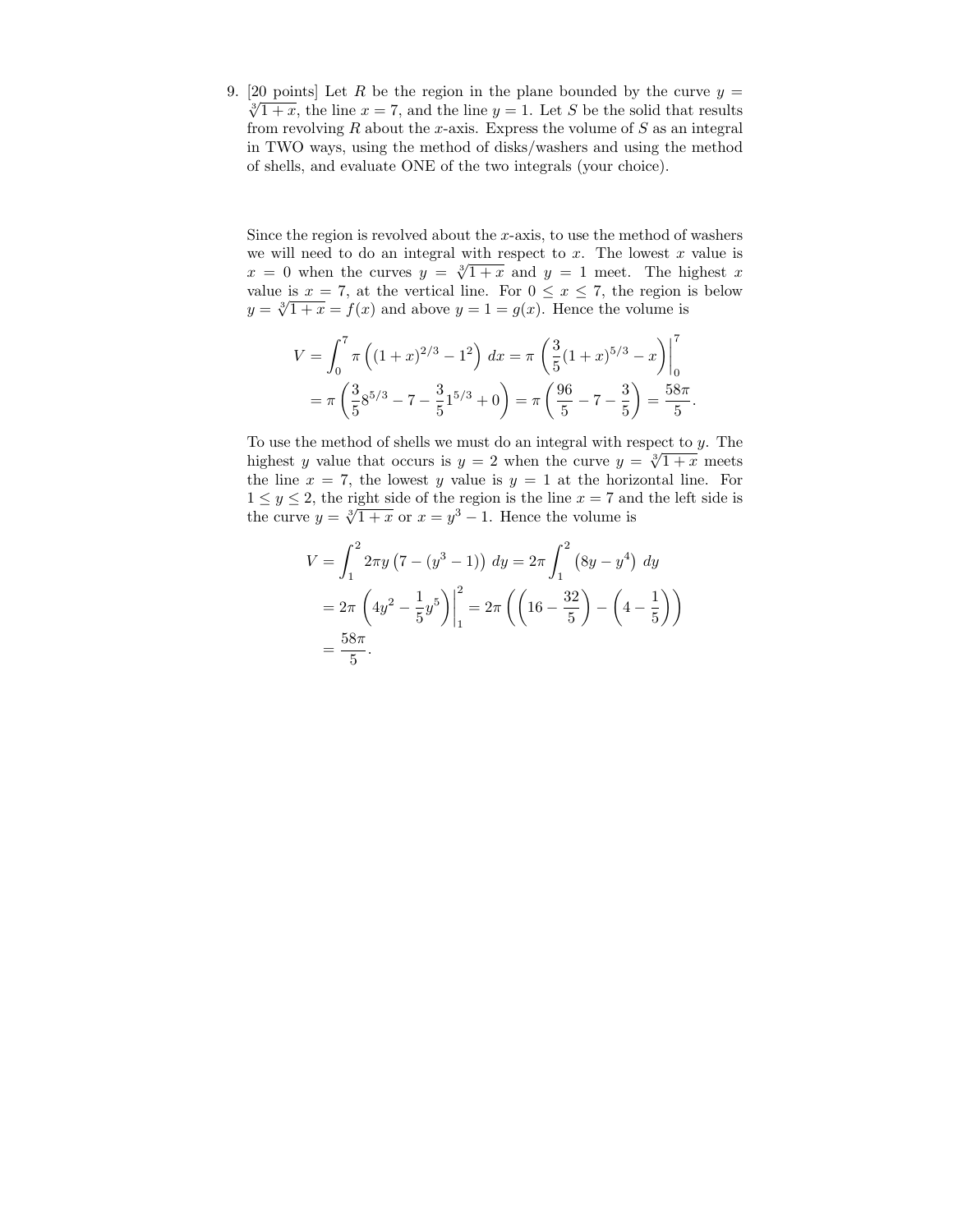10. [15 points] A bacteria culture contains 1000 bacteria 3 hours after it is started and 3000 bacteria 5 hours after it is started. Assuming exponential growth, find a formula for the number of bacteria present  $t$  hours after the culture was started and use this formula to estimate the initial number of bacteria present and the time when there will be 20,000 bacteria present.

Since the number of bacteria grows exponentially, the number  $N(t)$  after time t will be given by  $N(t) = N_0 e^{kt}$  for some constants  $N_0$  and k. Plugging in  $t = 3$  and  $t = 5$  give

$$
1000 = N(3) = N_0 e^{3k}
$$
 and  $3000 = N(5) = N_0 e^{5k}$ .

Dividing these we see  $3 = e^{2k}$  or  $2k = \ln 3$  or  $k = (\ln 3)/2$ . Plugging this in gives the initial number of bacteria as

$$
N_0 = 1000e^{-3k} = 1000 \cdot e^{-3(\ln 3)/2} = \frac{1000}{3\sqrt{3}}.
$$

The time  $t$  when there are 20000 bacteria present will solve

$$
20000 = N(t) = N_0 e^{kt} = \frac{1000}{3\sqrt{3}} e^{t(\ln 3)/2}.
$$

This gives  $60\sqrt{3} = e^{t(\ln 3)/2}$  or  $t(\ln 3)/2 = \ln(60\sqrt{3})$  or

$$
t = \frac{2\ln(60\sqrt{3})}{\ln 3}.
$$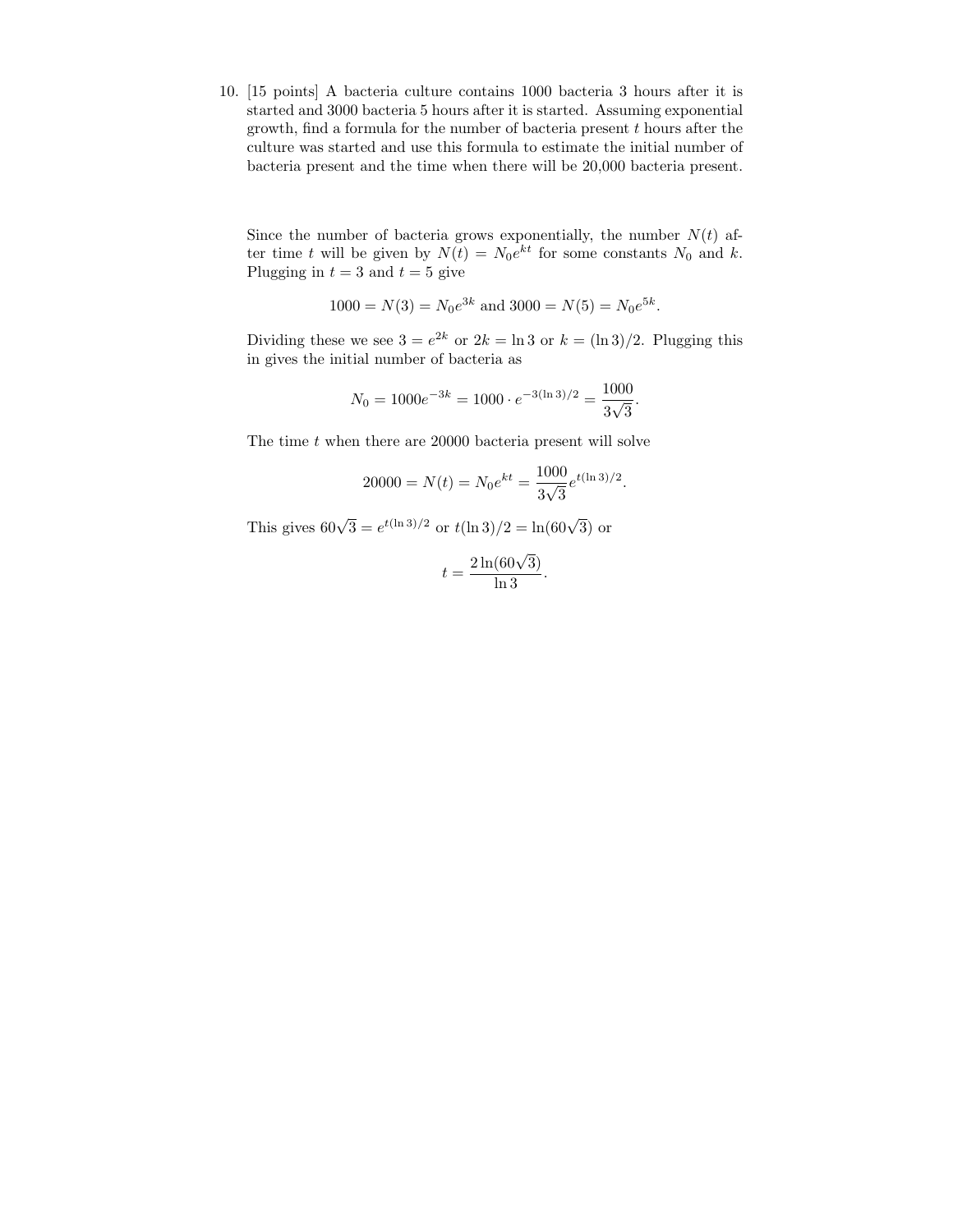11. [20 points] (a) We want to make a cylindrical can without a top which has a volume of  $1000\pi$  in<sup>3</sup>. What should the dimensions be in order to minimze the amount of material used to make the can (assuming no material is wasted in the construction of the can).

Let r be the radius of the can and  $h$  the height, both in inches. Since we want the volume to be  $1000\pi$  these are related by

$$
1000\pi = \pi r^2 h \text{ or } h = \frac{1000}{r^2}.
$$

The curved area of the can will be  $2\pi rh$  and the bottom will be  $\pi r^2$  hence the total area will be

$$
A(r) = 2\pi rh + \pi r^2 = \frac{2000\pi}{r} + \pi r^2.
$$

Since r and h are lengths we must have  $r > 0$ , so the domain is  $(0, \infty)$ . We compute

$$
A'(r) = -\frac{2000\pi}{r^2} + 2\pi r.
$$

This is defined for  $r > 0$  so the only critical point will be when the derivative is zero, that is,

$$
\frac{2000\pi}{r^2} = 2\pi r
$$
 or  $r^3 = 1000$  or  $r = 10$ .

The critical point corresponds to dimensions  $r = 10$  inches and  $h = 10$ inches. To see that this is really a global minimum we use either the first derivative test or the second derivative test. With the first derivative test: Since

$$
A'(x) = \frac{2\pi (r^3 - 1000)}{r^2}
$$

we see that  $A'(x) < 0$  for  $0 < r < 10$  and  $A'(x) > 0$  for  $r > 10$ , hence  $r = 10$  is a global minimum of  $A(r)$ . With the second derivative test: We compute

$$
A''(r) = \frac{4000\pi}{r^3} + 2\pi.
$$

Since this is positive for ALL  $r > 0$ ,  $r = 10$  is a global minimum.

(b) Justify in a few lines why your answer to part (a) is really an absolute minimum.

See either the first or second derivative tests described above.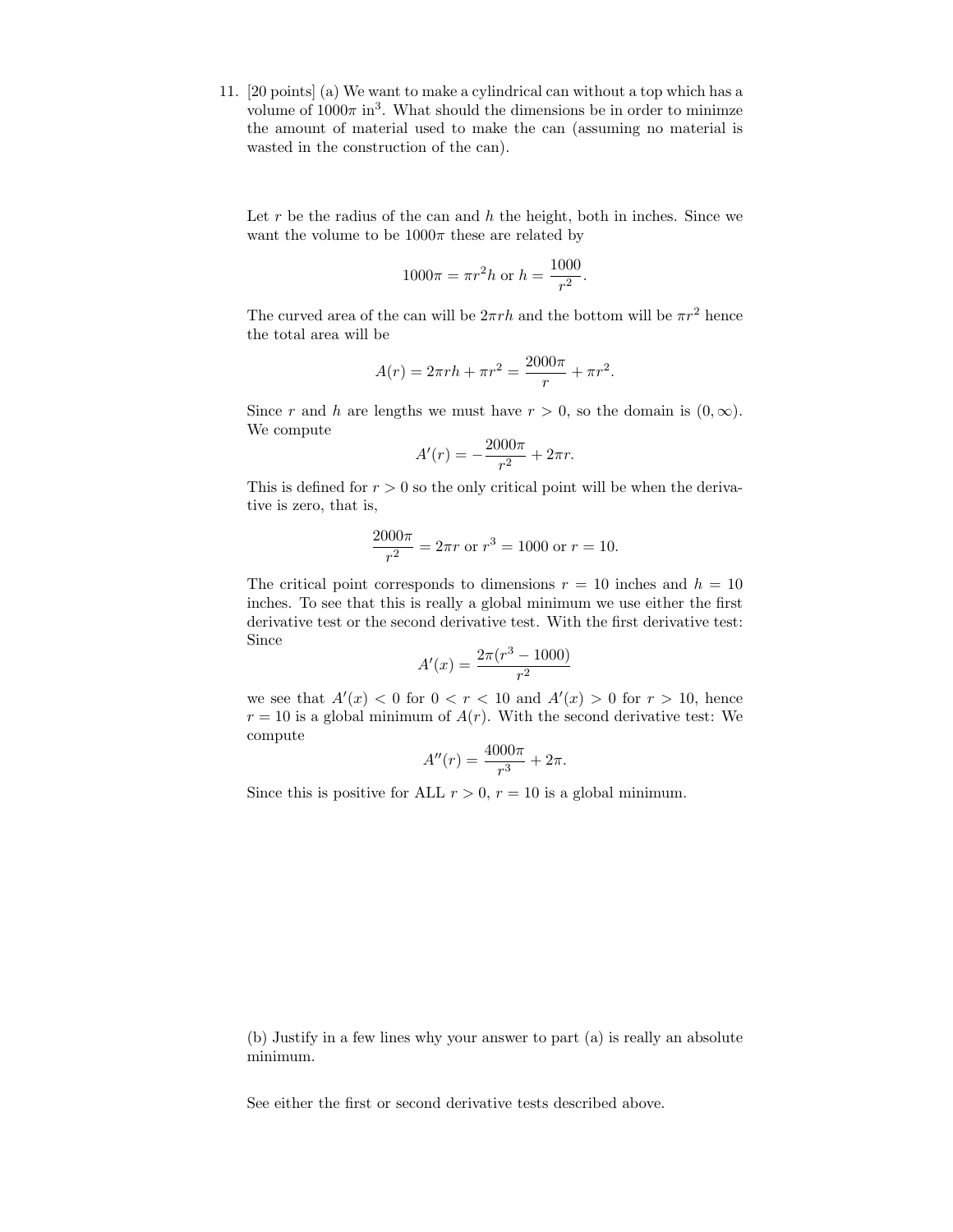12. [25 points] For the function  $f(x) = \frac{x^2-3}{x+2}$ , the first two derivatives are  $f'(x) = \frac{x^2 + 4x + 3}{(x+2)^2}$  and  $f''(x) = \frac{2}{(x+2)^3}$ . YOU ARE NOT REQUIRED TO VERIFY THESE FORMULAS. For all other aspects of this problem you are required to justify your answer.

(a) Find all horizontal and vertical asymptotes of the graph  $y = f(x)$ . Be sure to give the limits you need to show these are asymptotes.

Since

$$
\lim_{x \to \infty} \frac{x^2 - 3}{x + 2} = \lim_{x \to \infty} \frac{2x}{1} = \infty, \text{ and}
$$

$$
\lim_{x \to \infty} \frac{x^2 - 3}{x + 2} = \lim_{x \to \infty} \frac{2x}{1} = -\infty
$$

there are no horizontal asymptotes. The only possible vertical asymptote is at the discontinuity  $x = -2$ . As  $x \to -2^+$ ,  $x^2 - 3$  is nearly 1 (hence positive) and  $x + 2$  is a small positive number so

$$
\lim_{x \to -2^+} \frac{x^2 - 3}{x + 2} = +\infty.
$$

As  $x \to -2^-$ ,  $x^2 - 3$  is still nearly 1 and  $x + 2$  is a small negative number so

$$
\lim_{x \to -2^{-}} \frac{x^2 - 3}{x + 2} = -\infty.
$$

Thus  $x = -2$  is a vertical asymptote.

(b) Find the open intervals on which the function  $f$  is increasing and those on which it is decreasing.

Note  $f'(x) = \frac{x^2 + 4x + 3}{(x+2)^2} = \frac{(x+1)(x+3)}{(x+2)^2}$ . Since  $x + 1$  is positive for  $x > -1$ and negative for  $x < -1$ ,  $x + 3$  is positive for  $x > -3$  and negative for  $x < -3$ , and  $(x+2)^2$  is positive for  $x \neq -2$  we have  $f'(x) > 0$  for  $x < -3$ ,  $f'(x) < 0$  for  $-3 < x < -2$  and for  $-2 < x < -1$ , and  $f'(x) > 0$ for  $x > -1$ . Hence f is increasing on  $(-\infty, -3)$  and on  $(-1, \infty)$  and f is decreasing on  $(-3, -2)$  and on  $(-2, -1)$ . It is not true that f is decreasing on  $(-3, -1)$  because of the discontinuity at  $x = -2$ .

(c) Find all critical points of  $f(x)$  and determine whether they are local maxima, local minima or neither. Justify your answer.

The only place where  $f'(x)$  does not exist is at the asymptote  $x = -2$ , which does not give a critical point. The places where  $f'(x) = 0$  are at  $x = -1$  and  $x = -3$  so these are the critical points. By the first derivative test and part (b),  $x = -3$  is a local maximum and  $x = -1$  is a local minimum. (One may also use  $f''(-3) = -2$ ,  $f''(-1) = 2$  and the second derivative test.)

## CONTINUED ON NEXT PAGE